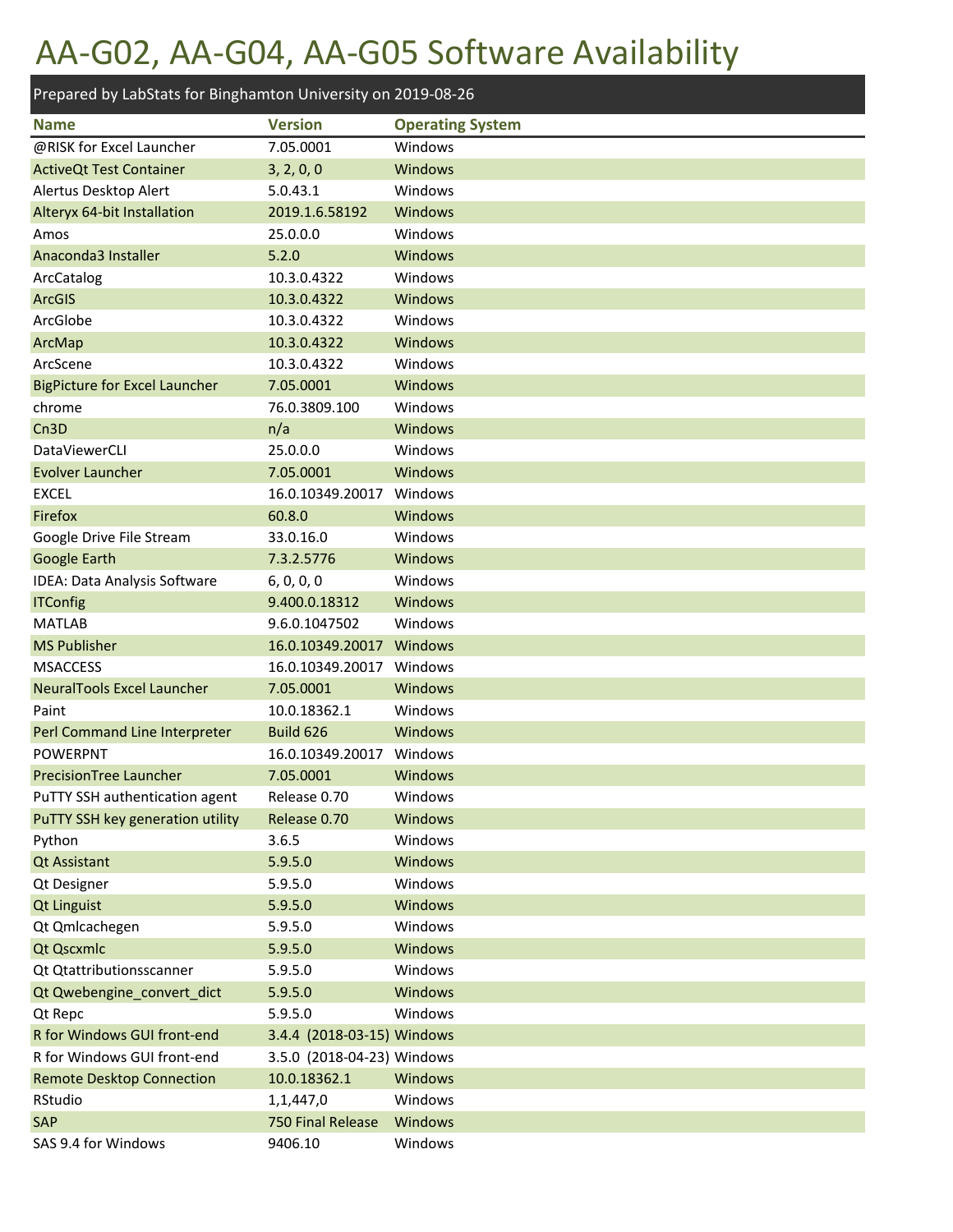| <b>Skype for Business</b>    | 16.0.10349.20017          | Windows        |
|------------------------------|---------------------------|----------------|
| SPSS v24                     | 25.0.0.0.335              | Windows        |
| Tableau                      | 20192.19.0515.163 Windows |                |
| TopRank Launcher             | 7.05.0001                 | Windows        |
| VLC media player             | 3,0,4,0                   | <b>Windows</b> |
| <b>VMware Horizon Client</b> | 5.1.0.6807                | Windows        |
| <b>WINWORD</b>               | 16.0.10349.20017          | <b>Windows</b> |
| Wish Application             | 8.6.7                     | Windows        |
| <b>XPS Viewer</b>            | 10.0.18362.1              | <b>Windows</b> |

# AA-G14 Software Availability

| Prepared by LabStats for Binghamton University on 2019-08-26 |                    |                         |
|--------------------------------------------------------------|--------------------|-------------------------|
| <b>Name</b>                                                  | <b>Version</b>     | <b>Operating System</b> |
| Adobe Acrobat                                                | 10.1.1             | macOS                   |
| <b>Adobe Bridge</b>                                          | 5.0.2.4            | macOS                   |
| Adobe Extension Manager CS6                                  | 6.0.8.28           | macOS                   |
| <b>Adobe Illustrator CS5.1</b>                               | 691.00             | macOS                   |
| Adobe Media Encoder CS6                                      | 6.0.2              | macOS                   |
| <b>Alertus Desktop</b>                                       | 2.11.01.1742       | macOS                   |
| Automator                                                    | 2.90               | macOS                   |
| Calculator                                                   | 10.14              | macOS                   |
| Calendar                                                     | 11                 | macOS                   |
| Chess                                                        | 3.16               | macOS                   |
| chrome                                                       | 76.0.3809.100      | macOS                   |
| <b>EXCEL</b>                                                 | 16.27              | macOS                   |
| Firefox                                                      | 68.0.1             | macOS                   |
| <b>Font Book</b>                                             | 9                  | macOS                   |
| Google Docs                                                  | 33                 | macOS                   |
| Google Drive File Stream                                     | 33                 | macOS                   |
| Google Sheets                                                | 33                 | macOS                   |
| <b>Google Slides</b>                                         | 33                 | macOS                   |
| Grapher                                                      | 2.7                | macOS                   |
| <b>Image Capture</b>                                         | 8                  | macOS                   |
| InDesign                                                     | 8.0.0.370          | macOS                   |
| <b>iTunes</b>                                                | 12.9.5             | macOS                   |
| Keynote                                                      | 9.1                | macOS                   |
| Kurzweil 3000                                                | 15.0.26, build 163 | macOS                   |
| Maple 18                                                     | 2018               | macOS                   |
| Mathematica                                                  | 11.1.1.5723424     | macOS                   |
| <b>MATLAB</b>                                                | 9.6.0              | macOS                   |
| <b>Microsoft Remote Desktop</b>                              | 8.0.30030          | macOS                   |
| <b>Numbers</b>                                               | 6.1                | macOS                   |
| Pages                                                        | 8.1                | macOS                   |
| Photoshop                                                    | 13.0.0             | macOS                   |
| PowerPoint                                                   | 16.27              | macOS                   |
| Preview                                                      | 10.1               | macOS                   |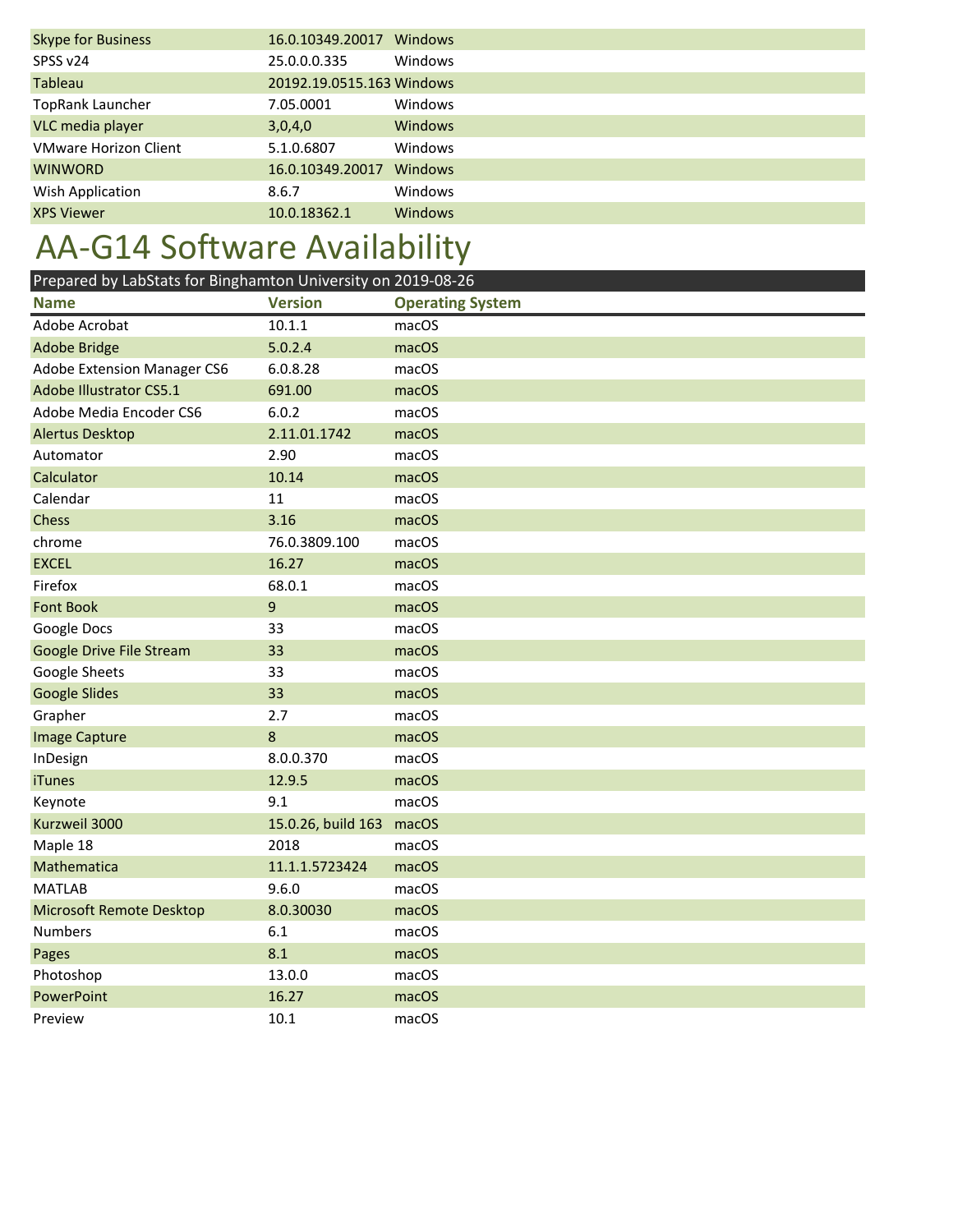| Python                               | 2.7.10                   | macOS   |
|--------------------------------------|--------------------------|---------|
| Python                               | 3.7.4                    | macOS   |
| QuickTime Player                     | 10.5                     | macOS   |
| R                                    | R 3.3.2                  | macOS   |
| <b>RStudio</b>                       | 1.0.136                  | macOS   |
| Safari                               | 12.1.2                   | macOS   |
| <b>Terminal</b>                      | 2.9.5                    | macOS   |
| TextEdit                             | 1.14                     | macOS   |
| <b>TextWrangler</b>                  | 5.5.2                    | macOS   |
| <b>VMware Horizon Client</b>         | 5.1.0                    | macOS   |
| Word                                 | 16.27                    | macOS   |
| Xcode                                | 10.3                     | macOS   |
| <b>XQuartz</b>                       | 2.7.11                   | macOS   |
| @RISK for Excel Launcher             | 7.05.0001                | Windows |
| <b>ActiveQt Test Container</b>       | 3, 2, 0, 0               | Windows |
| Alertus Desktop Alert                | 5.0.43.1                 | Windows |
| Alteryx 64-bit Installation          | 2019.1.6.58192           | Windows |
| Amos                                 | 25.0.0.0                 | Windows |
| Anaconda3 Installer                  | 5.2.0                    | Windows |
| ArcCatalog                           | 10.3.0.4322              | Windows |
| <b>ArcGIS</b>                        | 10.3.0.4322              | Windows |
| ArcGlobe                             | 10.3.0.4322              | Windows |
| ArcMap                               | 10.3.0.4322              | Windows |
| ArcScene                             | 10.3.0.4322              | Windows |
| <b>BigPicture for Excel Launcher</b> | 7.05.0001                | Windows |
| chrome                               | 76.0.3809.100            | Windows |
| Cn <sub>3</sub> D                    | n/a                      | Windows |
| DataViewerCLI                        | 25.0.0.0                 | Windows |
| <b>Evolver Launcher</b>              | 7.05.0001                | Windows |
| <b>EXCEL</b>                         | 16.0.10349.20017         | Windows |
| Firefox                              | 60.8.0                   | Windows |
| Google Drive File Stream             | 33.0.16.0                | Windows |
| <b>Google Earth</b>                  | 7.3.2.5776               | Windows |
| IDEA: Data Analysis Software         | 6, 0, 0, 0               | Windows |
| <b>ITConfig</b>                      | 9.400.0.18312            | Windows |
| <b>MATLAB</b>                        | 9.6.0.1047502            | Windows |
| <b>MS Publisher</b>                  | 16.0.10349.20017 Windows |         |
| <b>MSACCESS</b>                      | 16.0.10349.20017         | Windows |
| <b>NeuralTools Excel Launcher</b>    | 7.05.0001                | Windows |
| Paint                                | 10.0.18362.1             | Windows |
| Perl Command Line Interpreter        | Build 626                | Windows |
| <b>POWERPNT</b>                      | 16.0.10349.20017         | Windows |
| <b>PrecisionTree Launcher</b>        | 7.05.0001                | Windows |
| PuTTY SSH authentication agent       | Release 0.70             | Windows |
| PuTTY SSH key generation utility     | Release 0.70             | Windows |
| Python                               | 3.6.5                    | Windows |
| <b>Qt Assistant</b>                  | 5.9.5.0                  | Windows |
| Qt Designer                          | 5.9.5.0                  | Windows |
| <b>Qt Linguist</b>                   | 5.9.5.0                  | Windows |
| Qt Qmlcachegen                       | 5.9.5.0                  | Windows |
| Qt Qscxmlc                           | 5.9.5.0                  | Windows |
| Qt Qtattributionsscanner             | 5.9.5.0                  | Windows |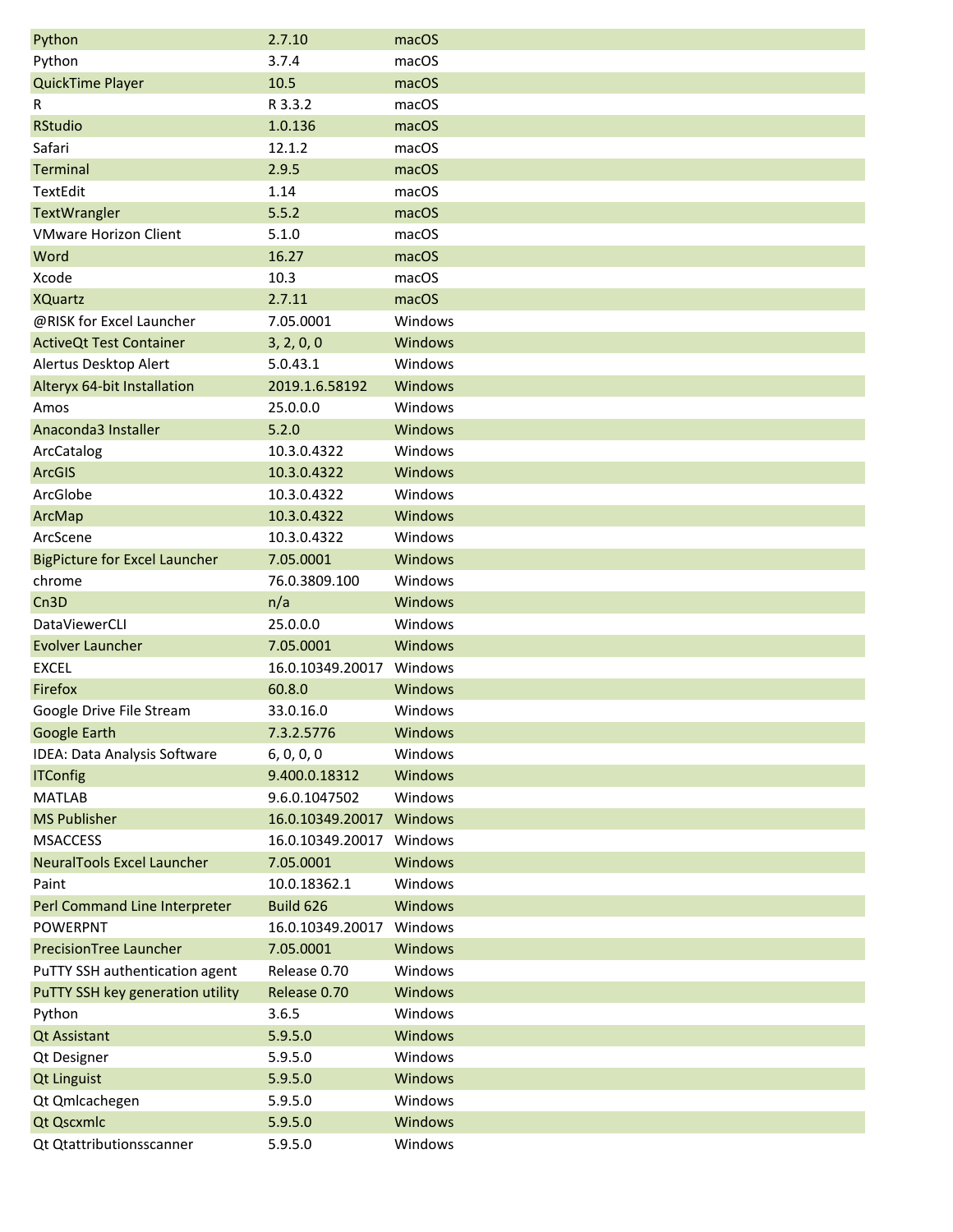| Qt Qwebengine_convert_dict       | 5.9.5.0                    | Windows        |  |
|----------------------------------|----------------------------|----------------|--|
| Qt Repc                          | 5.9.5.0                    | Windows        |  |
| R for Windows GUI front-end      | 3.4.4 (2018-03-15) Windows |                |  |
| R for Windows GUI front-end      | 3.5.0 (2018-04-23) Windows |                |  |
| <b>Remote Desktop Connection</b> | 10.0.18362.1               | <b>Windows</b> |  |
| RStudio                          | 1,1,447,0                  | Windows        |  |
| <b>SAP</b>                       | <b>750 Final Release</b>   | <b>Windows</b> |  |
| SAS 9.4 for Windows              | 9406.10                    | Windows        |  |
| <b>Skype for Business</b>        | 16.0.10349.20017           | Windows        |  |
| SPSS v24                         | 25.0.0.0.335               | Windows        |  |
| <b>Tableau</b>                   | 20192.19.0515.163 Windows  |                |  |
| <b>TopRank Launcher</b>          | 7.05.0001                  | Windows        |  |
| VLC media player                 | 3,0,4,0                    | <b>Windows</b> |  |
| <b>VMware Horizon Client</b>     | 5.1.0.6807                 | Windows        |  |
| <b>WINWORD</b>                   | 16.0.10349.20017           | <b>Windows</b> |  |
| Wish Application                 | 8.6.7                      | Windows        |  |
| <b>XPS Viewer</b>                | 10.0.18362.1               | <b>Windows</b> |  |

# Bartle Library Info Commons Software Availability

| Prepared by LabStats for Binghamton University on 2019-08-26 |                    |                         |
|--------------------------------------------------------------|--------------------|-------------------------|
| <b>Name</b>                                                  | <b>Version</b>     | <b>Operating System</b> |
| Adobe Acrobat                                                | 10.1.1             | macOS                   |
| <b>Adobe Bridge</b>                                          | 5.0.2.4            | macOS                   |
| Adobe Extension Manager CS6                                  | 6.0.8.28           | macOS                   |
| <b>Adobe Illustrator CS5.1</b>                               | 691                | macOS                   |
| Adobe Media Encoder CS6                                      | 6.0.2              | macOS                   |
| Automator                                                    | 2.9                | macOS                   |
| Calculator                                                   | 10.14              | macOS                   |
| Calendar                                                     | 11                 | macOS                   |
| Chess                                                        | 3.16               | macOS                   |
| chrome                                                       | 76.0.3809.100      | macOS                   |
| Dictionary                                                   | 2.3.0              | macOS                   |
| <b>EXCEL</b>                                                 | 16.25              | macOS                   |
| FaceTime                                                     | 5                  | macOS                   |
| Firefox                                                      | 68.0.1             | macOS                   |
| Font Book                                                    | 9                  | macOS                   |
| GarageBand                                                   | 10.3.2             | macOS                   |
| Google Docs                                                  | 32                 | macOS                   |
| <b>Google Drive File Stream</b>                              | 32                 | macOS                   |
| Google Sheets                                                | 32                 | macOS                   |
| <b>Google Slides</b>                                         | 32                 | macOS                   |
| Image Capture                                                | 8                  | macOS                   |
| <b>iMovie</b>                                                | 10.1.12            | macOS                   |
| InDesign                                                     | 8.0.0.370          | macOS                   |
| <b>iTunes</b>                                                | 12.9.5             | macOS                   |
| Keynote                                                      | 9.1                | macOS                   |
| Kurzweil 3000                                                | 15.0.26, build 163 | macOS                   |
| Maple 18                                                     | 2018               | macOS                   |
| <b>Maps</b>                                                  | 2.1                | macOS                   |
| Mathematica                                                  | 11.3.0.5944639     | macOS                   |
| <b>MATLAB</b>                                                | 9.6.0              | macOS                   |
| Microsoft Remote Desktop                                     | 10.2.13            | macOS                   |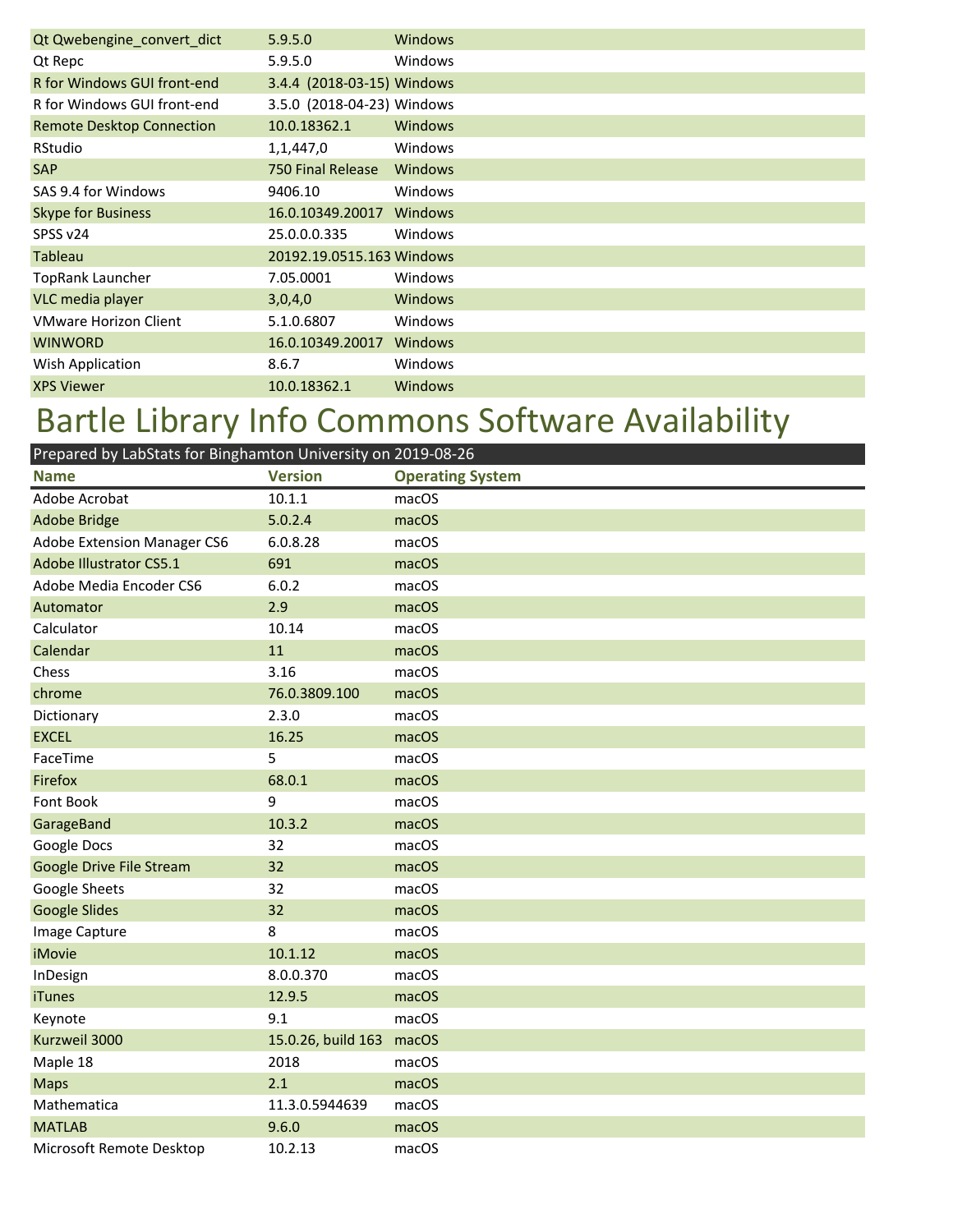| <b>Notes</b>                              | 4.6                              | macOS          |
|-------------------------------------------|----------------------------------|----------------|
| <b>Numbers</b>                            | 6                                | macOS          |
| OpenRefine                                | 3.2                              | macOS          |
| Pages                                     | 8.1                              | macOS          |
| Photoshop                                 | 13.0.0                           | macOS          |
| PowerPoint                                | 16.25                            | macOS          |
| Preview                                   | 10.1                             | macOS          |
| QuickTime Player                          | 10.5                             | macOS          |
| $\mathsf{R}$                              | R 3.3.2                          | macOS          |
| RStudio                                   | 1.0.136                          | macOS          |
| Safari                                    | 12.1.2                           | macOS          |
| Self Service                              | 10.11.1                          | macOS          |
| <b>Terminal</b>                           | 2.9.5                            | macOS          |
| TextEdit                                  | 1.14                             | macOS          |
| TextWrangler                              | 5.5.2                            | macOS          |
| <b>VMware Horizon Client</b>              | 5.1.0                            | macOS          |
| Word                                      | 16.27                            | macOS          |
| Xcode                                     | 10.3                             | macOS          |
| <b>XQuartz</b>                            | 2.7.11                           | macOS          |
| Adobe Animate                             | <b>ANIMATE Release 1 Windows</b> |                |
| <b>Adobe Reader</b>                       | 1.824.26.5200                    | Windows        |
| Alertus Desktop Alert                     | 5.0.43.1                         | Windows        |
| <b>ANSYS</b>                              | 19.1.0.0                         | Windows        |
| chrome                                    | 76.0.3809.100                    | Windows        |
| Creo Direct 3.0 M040 from PTC             | 5.0.0.0                          | Windows        |
| Creo Parametric 3.0 M040 from PTC 5.0.0.0 |                                  | Windows        |
| Creo Simulate 3.0 M040 from PTC           | 5.0.0.0                          | Windows        |
| explorer                                  | 10.0.18362.1                     | Windows        |
| Firefox                                   | 60.7.0                           | Windows        |
| git-bash.exe                              | n/a                              | Windows        |
| git-cmd.exe                               | n/a                              | Windows        |
| git-gui.exe                               | n/a                              | Windows        |
| Google Drive File Stream                  | 33.0.16.0                        | Windows        |
| Google Earth                              | 7.3.2.5776                       | Windows        |
| Java Control Panel                        | 8.0.2110.12                      | Windows        |
| Maple 2017                                | 1, 0, 0, 1                       | Windows        |
| Mathematica                               | 11.2.0.0                         | Windows        |
| <b>MATLAB</b>                             | 9.4.0.802882                     | Windows        |
| Minitab                                   | 18.1.0.0                         | Windows        |
| Notepad++: a free (GNU) source coc 7.71   |                                  | Windows        |
| Paint                                     | 10.0.18362.1                     | Windows        |
| PTC Creo 5 Platform Services              | 1.0.118                          | Windows        |
| Python                                    | 3.7.0                            | Windows        |
| R for Windows GUI front-end               | 3.5.0 (2018-04-23) Windows       |                |
| <b>Realtek Audio Service</b>              | 1, 0, 0, 72                      | Windows        |
| Remote Desktop Connection                 | 10.0.18362.1                     | Windows        |
| <b>RStudio</b>                            | 1,1,447,0                        | Windows        |
| Simio                                     | 10.165.15447.0                   | Windows        |
| VLC media player                          | 3,0,4,0                          | <b>Windows</b> |
| <b>VMware Horizon Client</b>              | 4.10.0.4272                      | Windows        |
| <b>Waves MaxxAudio Pro application</b>    | 1.0.107.0                        | Windows        |
| wmplayer                                  | 12.0.18362.1                     | Windows        |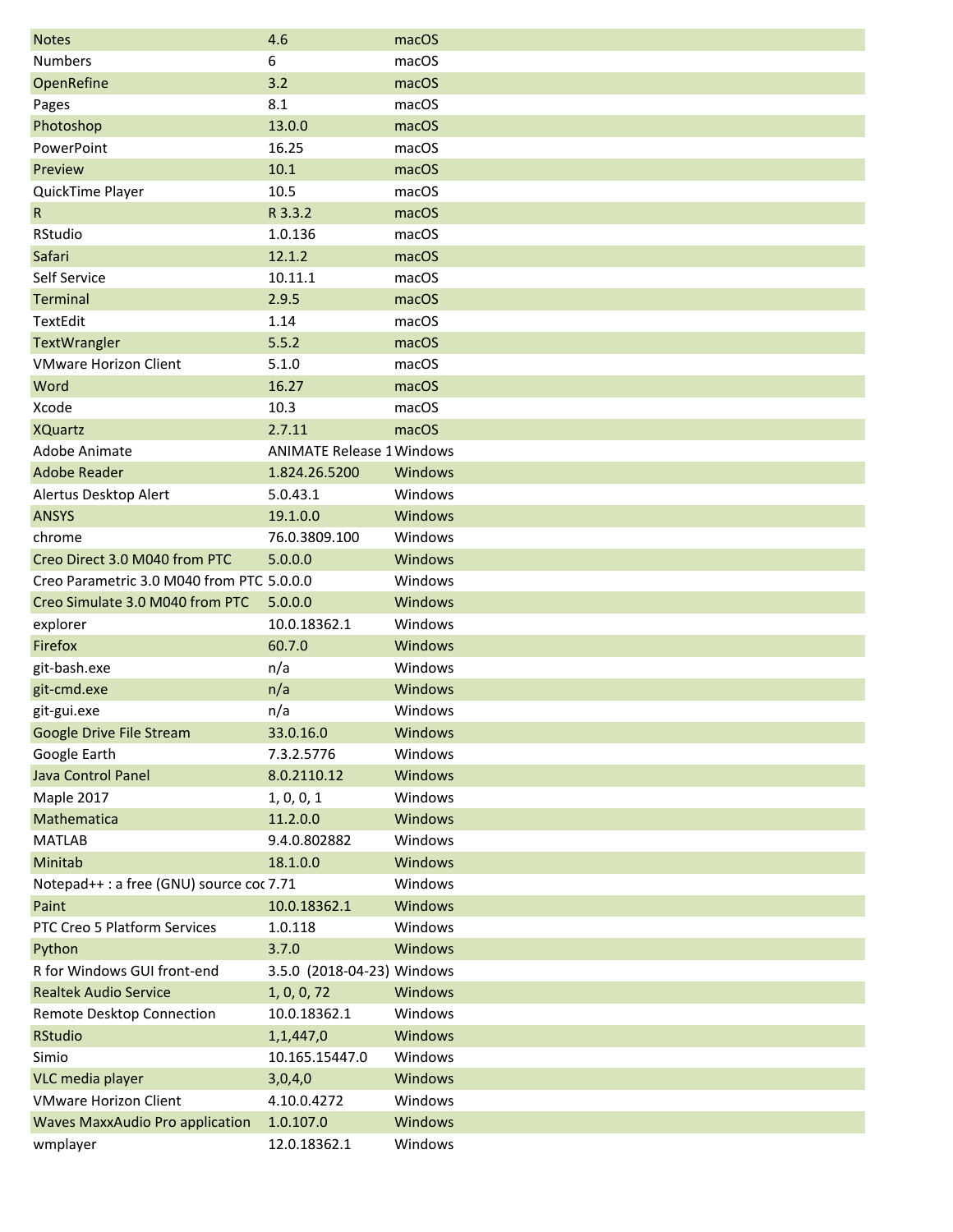|  | WordPad |
|--|---------|
|  |         |

XPS Viewer 10.0.18362.1 Windows

## Bartle Library Mezzanine & Grad Lab Software

**Name Version Operating System** Adobe Animate **Animate** ANIMATE Release 1 Windows Adobe Reader 1.824.26.5200 Windows Alertus Desktop Alert 5.0.43.1 Windows ANSYS 19.1.0.0 Windows chrome 76.0.3809.100 Windows Creo Direct 3.0 M040 from PTC 5.0.0.0 Windows Creo Parametric 3.0 M040 from PTC 5.0.0.0 Windows Creo Simulate 3.0 M040 from PTC 5.0.0.0 Windows explorer 10.0.18362.1 Windows Firefox 60.7.0 Windows git-bash.exe and m/a m/a Windows git-cmd.exe n/a m/a Windows git-gui.exe and many more in the Mindows Google Drive File Stream 33.0.16.0 Windows Google Earth 7.3.2.5776 Windows Java Control Panel **8.0.2110.12** Windows Maple 2017 1, 0, 0, 1 Windows Mathematica 11.2.0.0 Windows MATLAB 9.4.0.802882 Windows Minitab 18.1.0.0 Windows Notepad++ : a free (GNU) source coc 7.71 Windows Paint 20.0.18362.1 Windows PTC Creo 5 Platform Services 1.0.118 Windows Python 3.7.0 Windows R for Windows GUI front-end 3.5.0 (2018-04-23) Windows Realtek Audio Service 1, 0, 0, 72 Windows Remote Desktop Connection 10.0.18362.1 Windows RStudio 1,1,447,0 Windows Simio 10.165.15447.0 Windows VLC media player 3,0,4,0 Windows VMware Horizon Client **4.10.0.4272** Windows Waves MaxxAudio Pro application 1.0.107.0 Windows wmplayer 12.0.18362.1 Windows WordPad 10.0.18362.1 Windows XPS Viewer 10.0.18362.1 Windows Prepared by LabStats for Binghamton University on 2019-08-26

### FA149 (Theater Lab) Software Availability

| Prepared by LabStats for Binghamton University on 2019-08-27 |                |                         |  |
|--------------------------------------------------------------|----------------|-------------------------|--|
| <b>Name</b>                                                  | <b>Version</b> | <b>Operating System</b> |  |
| 3ds Max Interactive Editor                                   | 1.8.64.0       | Windows                 |  |
| AcPerfMonAgent                                               | 1.2.8.0        | <b>Windows</b>          |  |
| Adobe Creative Cloud                                         | 4.8.2.476      | Windows                 |  |
| Adobe Reader and Acrobat Manager 1.824.27.2646               |                | <b>Windows</b>          |  |
| AecCB                                                        | 22.0.49.0      | Windows                 |  |
| AecKeynoteEditor                                             | 22.0.49.0      | <b>Windows</b>          |  |
| Alertus Desktop Alert                                        | 5.0.43.1       | Windows                 |  |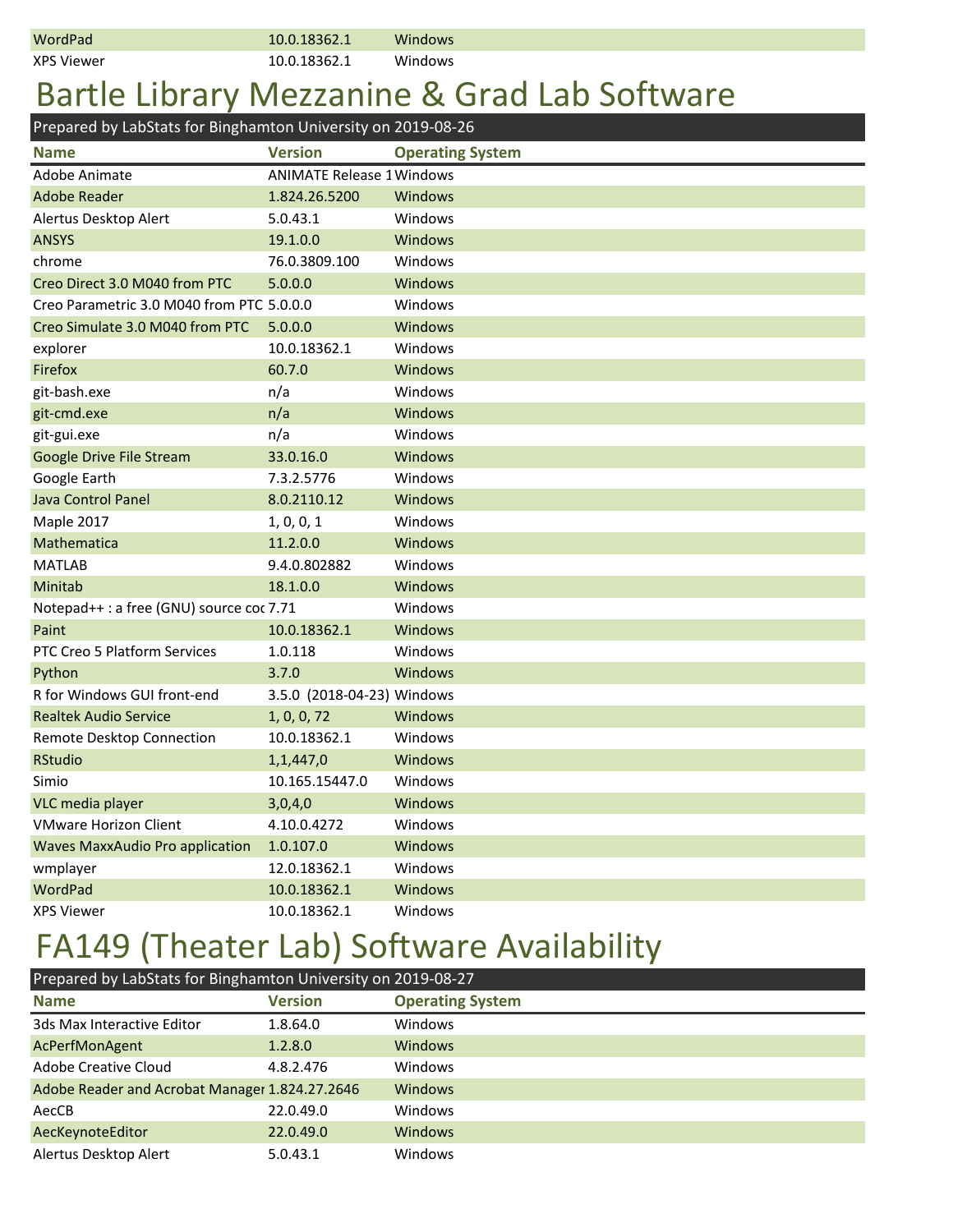| <b>AutoCAD Application</b>       | R22.0.49.0.0                 | Windows |
|----------------------------------|------------------------------|---------|
| Autodesk 3ds Max                 | 20.0.0.966                   | Windows |
| chrome                           | 76.0.3809.100                | Windows |
| explorer                         | 10.0.18362.1                 | Windows |
| Firefox                          | 60.7.0                       | Windows |
| Fordisc 3                        | 3.1                          | Windows |
| Google Drive File Stream         | 33.0.16.0                    | Windows |
| Google Earth                     | 7.3.2.5776                   | Windows |
| <b>IronPython Console</b>        | IronPython 2.7.3 fir Windows |         |
| Java Control Panel               | 8.0.2110.12                  | Windows |
| Lightwright 6                    | 6.0.18 build 193             | Windows |
| Paint                            | 10.0.18362.1                 | Windows |
| Photoshop                        | 20                           | Windows |
| R for Windows GUI front-end      | 3.5.0 (2018-04-23) Windows   |         |
| <b>Remote Desktop Connection</b> | 10.0.18362.1                 | Windows |
| RStudio                          | 1,1,447,0                    | Windows |
| Scaleform Studio                 | 1.4.299.0                    | Windows |
| Vectorworks 2014 Application     | 19, 0, 1, 205748             | Windows |
| VLC media player                 | 3,0,4,0                      | Windows |
| <b>VMware Horizon Client</b>     | 4.10.0.4272                  | Windows |
| <b>Wacom Desktop Center</b>      | $6.3.31 - 4$                 | Windows |
| wmplayer                         | 12.0.18362.1                 | Windows |
| WordPad                          | 10.0.18362.1                 | Windows |
| <b>XPS Viewer</b>                | 10.0.18362.1                 | Windows |

## Library North G102 Software Availability

| Prepared by LabStats for Binghamton University on 2019-08-26 |                                  |                         |
|--------------------------------------------------------------|----------------------------------|-------------------------|
| <b>Name</b>                                                  | <b>Version</b>                   | <b>Operating System</b> |
| Adobe Animate                                                | <b>ANIMATE Release 1 Windows</b> |                         |
| <b>Adobe Reader</b>                                          | 1.824.26.5200                    | Windows                 |
| Alertus Desktop Alert                                        | 5.0.43.1                         | Windows                 |
| <b>ANSYS</b>                                                 | 19.1.0.0                         | Windows                 |
| chrome                                                       | 76.0.3809.100                    | Windows                 |
| Creo Direct 3.0 M040 from PTC                                | 5.0.0.0                          | <b>Windows</b>          |
| Creo Parametric 3.0 M040 from PTC 5.0.0.0                    |                                  | Windows                 |
| Creo Simulate 3.0 M040 from PTC                              | 5.0.0.0                          | <b>Windows</b>          |
| explorer                                                     | 10.0.18362.1                     | Windows                 |
| Firefox                                                      | 60.7.0                           | <b>Windows</b>          |
| git-bash.exe                                                 | n/a                              | Windows                 |
| git-cmd.exe                                                  | n/a                              | Windows                 |
| git-gui.exe                                                  | n/a                              | Windows                 |
| <b>Google Drive File Stream</b>                              | 33.0.16.0                        | Windows                 |
| Google Earth                                                 | 7.3.2.5776                       | Windows                 |
| Java Control Panel                                           | 8.0.2110.12                      | Windows                 |
| Maple 2017                                                   | 1, 0, 0, 1                       | Windows                 |
| Mathematica                                                  | 11.2.0.0                         | Windows                 |
| <b>MATLAB</b>                                                | 9.4.0.802882                     | Windows                 |
| Minitab                                                      | 18.1.0.0                         | <b>Windows</b>          |
| Notepad++ : a free (GNU) source coc 7.71                     |                                  | Windows                 |
| Paint                                                        | 10.0.18362.1                     | <b>Windows</b>          |
| PTC Creo 5 Platform Services                                 | 1.0.118                          | Windows                 |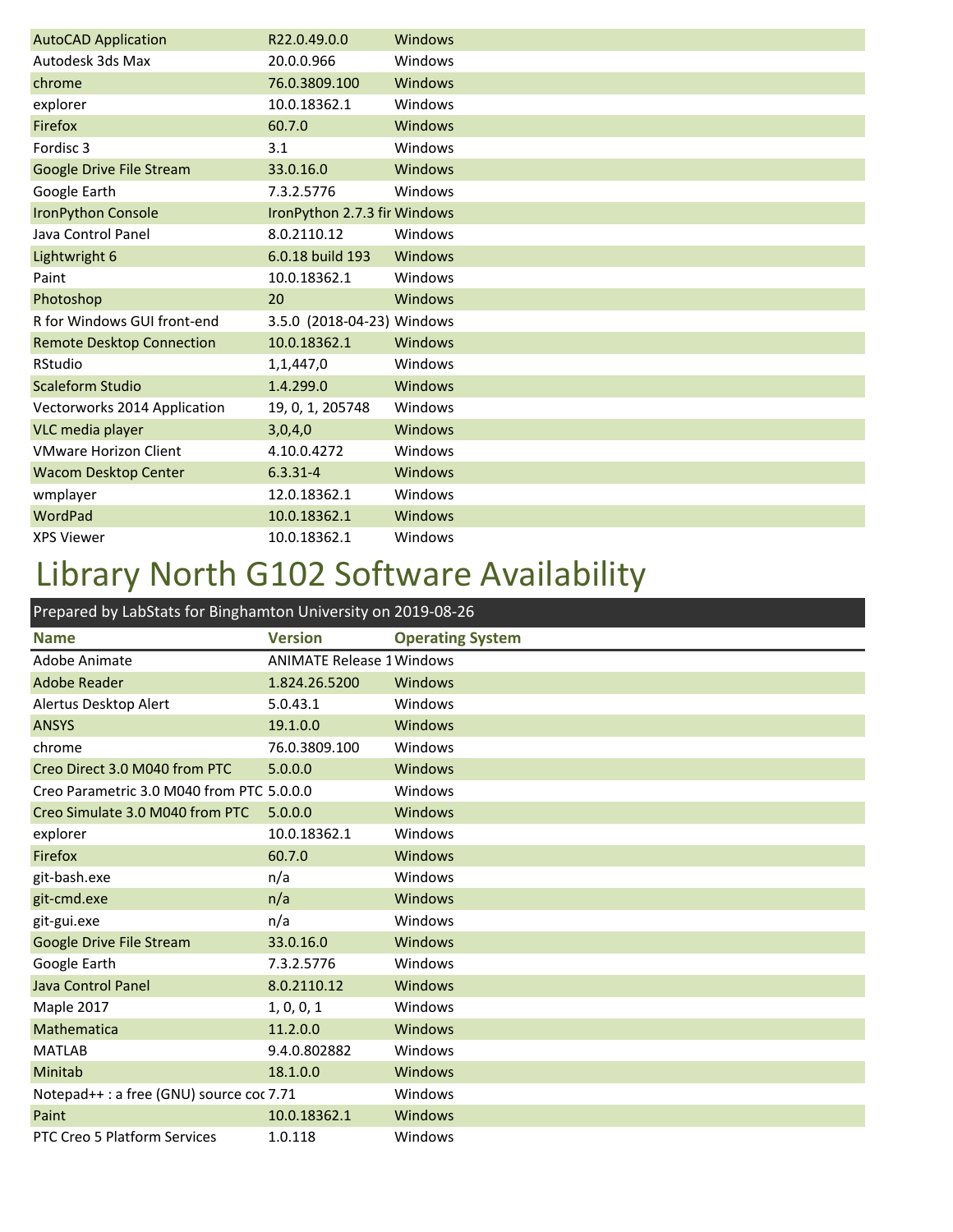| Python                                 | 3.7.0                      | Windows        |
|----------------------------------------|----------------------------|----------------|
| R for Windows GUI front-end            | 3.5.0 (2018-04-23) Windows |                |
| <b>Realtek Audio Service</b>           | 1, 0, 0, 72                | Windows        |
| Remote Desktop Connection              | 10.0.18362.1               | Windows        |
| <b>RStudio</b>                         | 1,1,447,0                  | <b>Windows</b> |
| Simio                                  | 10.165.15447.0             | Windows        |
| VLC media player                       | 3,0,4,0                    | <b>Windows</b> |
| <b>VMware Horizon Client</b>           | 4.10.0.4272                | Windows        |
| <b>Waves MaxxAudio Pro application</b> | 1.0.107.0                  | <b>Windows</b> |
| wmplayer                               | 12.0.18362.1               | Windows        |
| WordPad                                | 10.0.18362.1               | <b>Windows</b> |
| <b>XPS Viewer</b>                      | 10.0.18362.1               | Windows        |

# Library North G103 Software Availability

| Prepared by LabStats for Binghamton University on 2019-08-26 |                    |                         |
|--------------------------------------------------------------|--------------------|-------------------------|
| <b>Name</b>                                                  | <b>Version</b>     | <b>Operating System</b> |
| Adobe Acrobat                                                | 10.1.1             | macOS                   |
| <b>Adobe Bridge</b>                                          | 5.0.2.4            | macOS                   |
| Adobe Extension Manager CS6                                  | 6.0.8.28           | macOS                   |
| Adobe Illustrator CS5.1                                      | 691                | macOS                   |
| Adobe Media Encoder CS6                                      | 6.0.2              | macOS                   |
| Automator                                                    | 2.8                | macOS                   |
| Calculator                                                   | 10.13              | macOS                   |
| Calendar                                                     | 10                 | macOS                   |
| Chess                                                        | 3.15               | macOS                   |
| chrome                                                       | 75.0.3770.142      | macOS                   |
| <b>DVD Player</b>                                            | 5.8                | macOS                   |
| <b>EXCEL</b>                                                 | 16.25              | macOS                   |
| FaceTime                                                     | 4                  | macOS                   |
| Firefox                                                      | 66                 | macOS                   |
| Font Book                                                    | 8                  | macOS                   |
| <b>Google Docs</b>                                           | 32                 | macOS                   |
| Google Drive File Stream                                     | 32                 | macOS                   |
| <b>Google Sheets</b>                                         | 32                 | macOS                   |
| Google Slides                                                | 32                 | macOS                   |
| <b>iBooks</b>                                                | 1.15               | macOS                   |
| Image Capture                                                | 7                  | macOS                   |
| InDesign                                                     | 8.0.0.370          | macOS                   |
| iTunes                                                       | 12.8.2             | macOS                   |
| Keynote                                                      | 9.1                | macOS                   |
| Kurzweil 3000                                                | 15.0.26, build 163 | macOS                   |
| <b>Maps</b>                                                  | $\overline{2}$     | macOS                   |
| Mathematica                                                  | 11.3.0.5944639     | macOS                   |
| <b>MATLAB</b>                                                | 9.4.0              | macOS                   |
| Microsoft Remote Desktop                                     | 10.2.13            | macOS                   |
| <b>Notes</b>                                                 | 4.5                | macOS                   |
| Numbers                                                      | 6.1                | macOS                   |
| Pages                                                        | 8.1                | macOS                   |
| Photoshop                                                    | 13.0.0             | macOS                   |
| PowerPoint                                                   | 16.25              | macOS                   |
| Preview                                                      | 10                 | macOS                   |
| QuickTime Player                                             | 10.4               | macOS                   |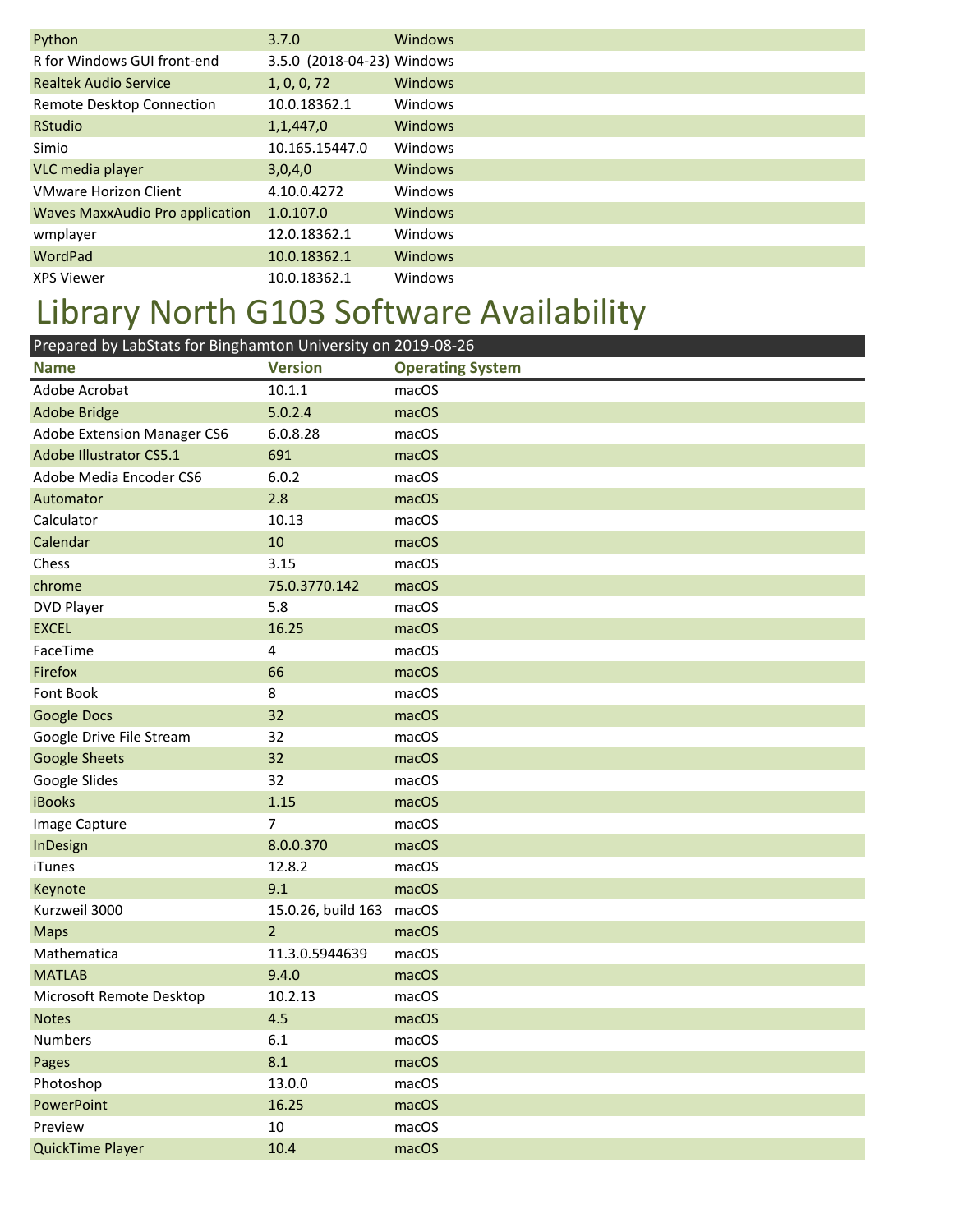| R                                              | R 3.3.2                    | macOS          |
|------------------------------------------------|----------------------------|----------------|
| <b>RStudio</b>                                 | 1.0.136                    | macOS          |
| Safari                                         | 12.1.2                     | macOS          |
| <b>Script Editor</b>                           | 2.1                        | macOS          |
| Self Service                                   | 10.11.1                    | macOS          |
| <b>Terminal</b>                                | 2.8.3                      | macOS          |
| <b>TextEdit</b>                                | 1.13                       | macOS          |
| TextWrangler                                   | 5.5.2                      | macOS          |
| <b>VMware Horizon Client</b>                   | 5.0.0                      | macOS          |
| Word                                           | 16.25                      | macOS          |
| Xcode                                          | 8.2.1                      | macOS          |
| Adobe Reader and Acrobat Manager 1.824.27.2646 |                            | <b>Windows</b> |
| Alertus Desktop Alert                          | 5.0.43.1                   | Windows        |
| Amos                                           | 25.0.0.0                   | <b>Windows</b> |
| chrome                                         | 76.0.3809.100              | Windows        |
| explorer                                       | 10.0.18362.1               | <b>Windows</b> |
| Firefox                                        | 60.8.0                     | Windows        |
| Fordisc 3                                      | 3.1                        | <b>Windows</b> |
| Google Drive File Stream                       | 33.0.16.0                  | Windows        |
| <b>Google Earth</b>                            | 7.3.2.5776                 | Windows        |
| Java Control Panel                             | 8.0.2110.12                | Windows        |
| Paint                                          | 10.0.18362.1               | <b>Windows</b> |
| Perl Command Line Interpreter                  | Build 626                  | Windows        |
| Python                                         | 3.7.1                      | Windows        |
| R for Windows GUI front-end                    | 3.5.0 (2018-04-23) Windows |                |
| <b>Remote Desktop Connection</b>               | 10.0.18362.1               | <b>Windows</b> |
| RStudio                                        | 1,1,447,0                  | Windows        |
| SAS 9.4 for Windows                            | 9406.1                     | <b>Windows</b> |
| SPSS v24                                       | 25.0.0.0.335               | Windows        |
| VLC media player                               | 3,0,4,0                    | <b>Windows</b> |
| <b>VMware Horizon Client</b>                   | 5.1.0.6807                 | Windows        |
| <b>Waves MaxxAudio Pro application</b>         | 1.0.108.0                  | Windows        |
| WordPad                                        | 10.0.18362.1               | Windows        |

# FA146 (MIDI Lab) Software Availability

| Prepared by LabStats for Binghamton University on 2019-08-27 |                |                         |  |
|--------------------------------------------------------------|----------------|-------------------------|--|
| <b>Name</b>                                                  | <b>Version</b> | <b>Operating System</b> |  |
| Acrobat Reader - Mac                                         | 19.010.20098   | macOS                   |  |
| Audacity                                                     | 2.1.3.0        | macOS                   |  |
| Audio MIDI Setup                                             | 3.0.6          | macOS                   |  |
| Automator                                                    | 2.6            | macOS                   |  |
| Calculator                                                   | 10.8           | macOS                   |  |
| Calendar                                                     | 8              | macOS                   |  |
| Chess                                                        | 3.13           | macOS                   |  |
| chrome                                                       | 75.0.3770.100  | macOS                   |  |
| Cyberduck                                                    | 6.5.0          | macOS                   |  |
| Dictionary                                                   | 2.2.1          | macOS                   |  |
| DVD Player                                                   | 5.8            | macOS                   |  |
| <b>EXCEL</b>                                                 | 16.16.8        | macOS                   |  |
| Firefox                                                      | 66             | macOS                   |  |
| <b>Font Book</b>                                             | 6              | macOS                   |  |
| GarageBand                                                   | 10.2.0         | macOS                   |  |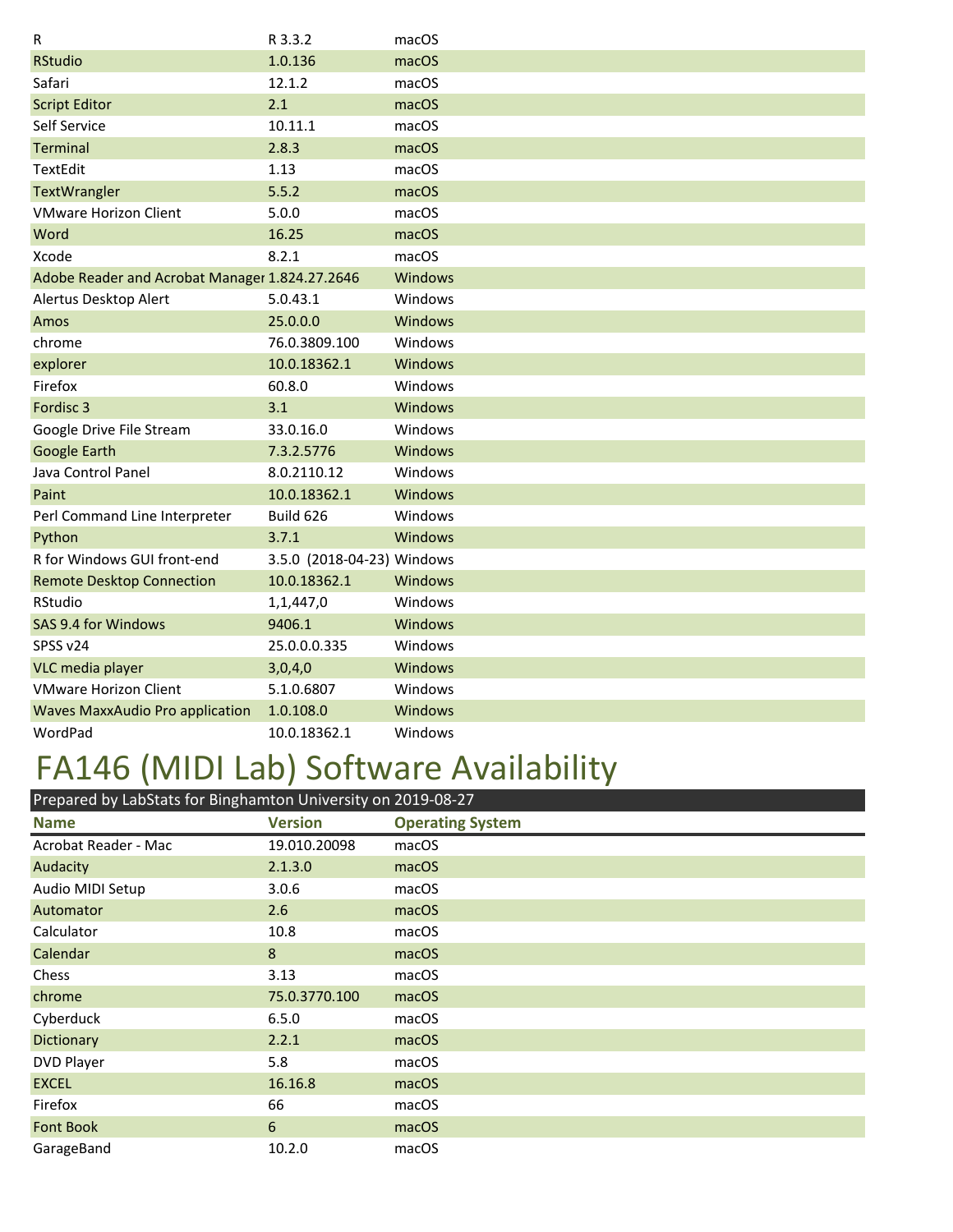| <b>Google Docs</b>              | 32          | macOS |
|---------------------------------|-------------|-------|
| Google Drive                    | 2.34        | macOS |
| Google Drive File Stream        | 32          | macOS |
| Google Sheets                   | 32          | macOS |
| <b>Google Slides</b>            | 32          | macOS |
| iBooks                          | 1.5         | macOS |
| <b>Image Capture</b>            | 6.7         | macOS |
| <b>iTunes</b>                   | 12.8.2      | macOS |
| Keynote                         | 6.6.2       | macOS |
| Logic Pro X                     | 10.3.3      | macOS |
| <b>Microsoft Remote Desktop</b> | 8.0.30030   | macOS |
| <b>Notes</b>                    | 4.2         | macOS |
| <b>Numbers</b>                  | 3.6.2       | macOS |
| Pages                           | 5.6.2       | macOS |
| PowerPoint                      | 16.16.8     | macOS |
| Preview                         | 8.1         | macOS |
| QuickTime Player                | 10.4        | macOS |
| Safari                          | 11.1.2      | macOS |
| <b>Self Service</b>             | 10.11.1     | macOS |
| Sibelius                        | 18.7.0f2009 | macOS |
| Terminal                        | 2.6.2       | macOS |
| TextEdit                        | 1.11        | macOS |
| TextWrangler                    | 5.5.2       | macOS |
| VLC media player                | 2.2.6       | macOS |
| <b>VMware Horizon Client</b>    | 4.8.0       | macOS |
| Word                            | 16.16.8     | macOS |
| <b>XQuartz</b>                  | 2.7.11      | macOS |

# Residential: Brandywine, C4, Hillside, Mountain View Software Availability

| Prepared by LabStats for Binghamton University on 2019-08-26 |                |                         |
|--------------------------------------------------------------|----------------|-------------------------|
| <b>Name</b>                                                  | <b>Version</b> | <b>Operating System</b> |
| Adobe Acrobat                                                | 10.1.1         | macOS                   |
| <b>Adobe Bridge</b>                                          | 5.0.2.4        | macOS                   |
| Adobe Extension Manager CS6                                  | 6.0.8.28       | macOS                   |
| Adobe Illustrator CS5.1                                      | 691            | macOS                   |
| Adobe Media Encoder CS6                                      | 6.0.2          | macOS                   |
| <b>Alertus Desktop</b>                                       | 2.11.01.1742   | macOS                   |
| Automator                                                    | 2.8            | macOS                   |
| Calculator                                                   | 10.13          | macOS                   |
| Calendar                                                     | 10             | macOS                   |
| <b>Chess</b>                                                 | 3.15           | macOS                   |
| chrome                                                       | 76.0.3809.100  | macOS                   |
| Dictionary                                                   | 2.2.2          | macOS                   |
| DVD Player                                                   | 5.8            | macOS                   |
| <b>EXCEL</b>                                                 | 16.25          | macOS                   |
| FaceTime                                                     | 4              | macOS                   |
| Firefox                                                      | 67.0.2         | macOS                   |
| Font Book                                                    | 8              | macOS                   |
| <b>Google Docs</b>                                           | 32             | macOS                   |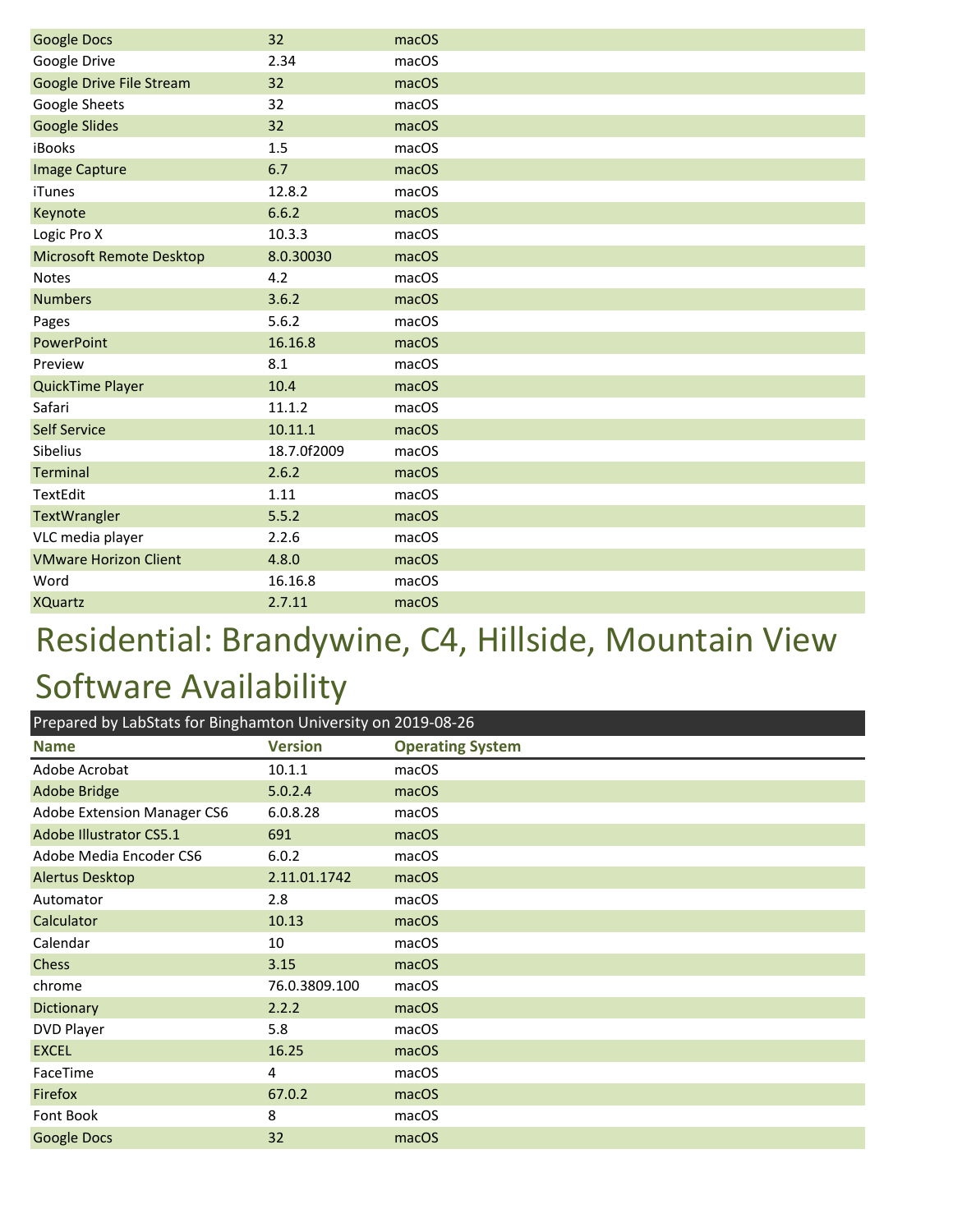| Google Drive File Stream         | 32                         | macOS   |
|----------------------------------|----------------------------|---------|
| <b>Google Sheets</b>             | 32                         | macOS   |
| Google Slides                    | 32                         | macOS   |
| <b>iBooks</b>                    | 1.15                       | macOS   |
| Image Capture                    | 7                          | macOS   |
| InDesign                         | 8.0.0.370                  | macOS   |
| iTunes                           | 12.8.2                     | macOS   |
| Keynote                          | 9.1                        | macOS   |
| Kurzweil 3000                    | 15.0.26, build 163 macOS   |         |
| Maple 18                         | 2018                       | macOS   |
| Maps                             | 2                          | macOS   |
| Mathematica                      | 11.1.1.5723424             | macOS   |
| <b>MATLAB</b>                    | 9.6.0                      | macOS   |
| <b>Microsoft Remote Desktop</b>  | 8.0.30030                  | macOS   |
| <b>Notes</b>                     | 4.5                        | macOS   |
| <b>Numbers</b>                   | 6.1                        | macOS   |
| Pages                            | 8.1                        | macOS   |
| Photoshop                        | 13.0.0                     | macOS   |
| PowerPoint                       | 16.25                      | macOS   |
| Preview                          | 10                         | macOS   |
| QuickTime Player                 | 10.4                       | macOS   |
| $\mathsf{R}$                     | R 3.3.2                    | macOS   |
| RStudio                          | 1.0.136                    | macOS   |
| Safari                           | 12.1.2                     | macOS   |
| <b>Script Editor</b>             | 2.1                        | macOS   |
| <b>Self Service</b>              | 10.11.1                    | macOS   |
| Terminal                         | 2.8.3                      | macOS   |
| <b>TextEdit</b>                  | 1.13                       | macOS   |
| TextWrangler                     | 5.5.2                      | macOS   |
| <b>VMware Horizon Client</b>     | 5.1.0                      | macOS   |
| Word                             | 16.25                      | macOS   |
| <b>Xcode</b>                     | 8.2.1                      | macOS   |
| XQuartz                          | 2.7.11                     | macOS   |
| <b>Alertus Desktop Alert</b>     | 5.0.43.1                   | Windows |
| chrome                           | 76.0.3809.100              | Windows |
| <b>EXCEL</b>                     | 16.0.10349.20017           | Windows |
| explorer                         | 10.0.18362.1               | Windows |
| Firefox                          | 60.7.0                     | Windows |
| Google Drive File Stream         | 33.0.16.0                  | Windows |
| Google Earth                     | 7.3.2.5776                 | Windows |
| Java Control Panel               | 8.0.2110.12                | Windows |
| <b>MS Publisher</b>              | 16.0.10349.20017 Windows   |         |
| <b>MSACCESS</b>                  | 16.0.10349.20017 Windows   |         |
| Paint                            | 10.0.18362.1               | Windows |
| <b>POWERPNT</b>                  | 16.0.10349.20017 Windows   |         |
| Python                           | 3.7.0                      | Windows |
| R for Windows GUI front-end      | 3.5.0 (2018-04-23) Windows |         |
| <b>Remote Desktop Connection</b> | 10.0.18362.1               | Windows |
| RStudio                          | 1,1,447,0                  | Windows |
| <b>Skype for Business</b>        | 16.0.10349.20017           | Windows |
| VLC media player                 | 3,0,4,0                    | Windows |
| <b>VMware Horizon Client</b>     | 4.10.0.4272                | Windows |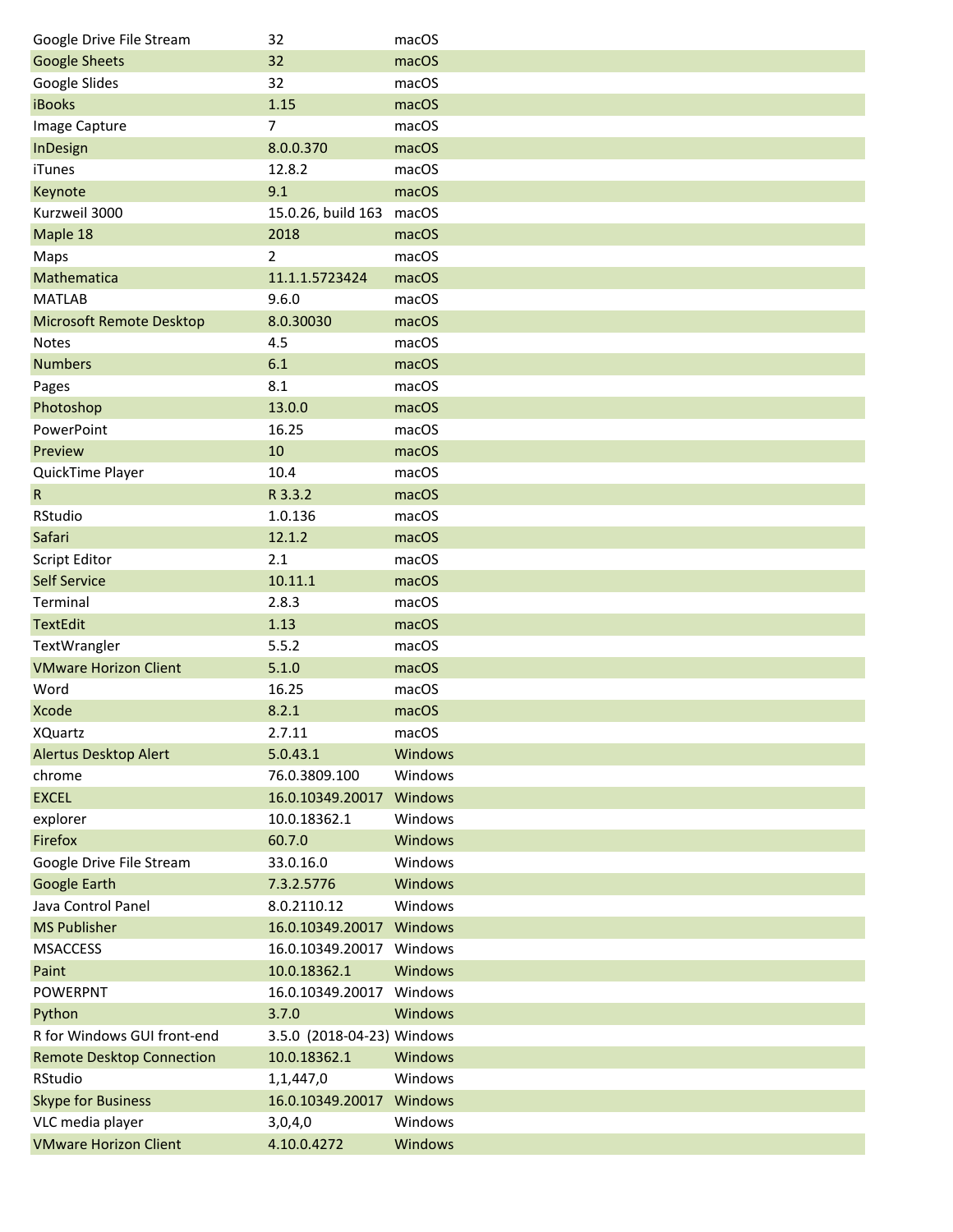| Waves MaxxAudio Pro application | 1.0.107.0        | Windows        |
|---------------------------------|------------------|----------------|
| <b>WINWORD</b>                  | 16.0.10349.20017 | <b>Windows</b> |
| wmplayer                        | 12.0.18362.1     | Windows        |
| <b>WordPad</b>                  | 10.0.18362.1     | <b>Windows</b> |
| <b>XPS Viewer</b>               | 10.0.18362.1     | Windows        |

## Residential: College in the Woods, Hinman Library Software Availability

| Prepared by LabStats for Binghamton University on 2019-08-26 |                            |                         |
|--------------------------------------------------------------|----------------------------|-------------------------|
| <b>Name</b>                                                  | <b>Version</b>             | <b>Operating System</b> |
| Alertus Desktop Alert                                        | 5.0.43.1                   | Windows                 |
| chrome                                                       | 76.0.3809.100              | Windows                 |
| <b>EXCEL</b>                                                 | 16.0.10349.20017           | Windows                 |
| explorer                                                     | 10.0.18362.1               | Windows                 |
| Firefox                                                      | 60.7.0                     | Windows                 |
| <b>Google Drive File Stream</b>                              | 33.0.16.0                  | Windows                 |
| Google Earth                                                 | 7.3.2.5776                 | Windows                 |
| <b>Java Control Panel</b>                                    | 8.0.2110.12                | Windows                 |
| <b>MS Publisher</b>                                          | 16.0.10349.20017           | Windows                 |
| <b>MSACCESS</b>                                              | 16.0.10349.20017           | Windows                 |
| Paint                                                        | 10.0.18362.1               | Windows                 |
| <b>POWERPNT</b>                                              | 16.0.10349.20017           | Windows                 |
| Python                                                       | 3.7.0                      | Windows                 |
| R for Windows GUI front-end                                  | 3.5.0 (2018-04-23) Windows |                         |
| Remote Desktop Connection                                    | 10.0.18362.1               | Windows                 |
| <b>RStudio</b>                                               | 1,1,447,0                  | Windows                 |
| Skype for Business                                           | 16.0.10349.20017           | Windows                 |
| VLC media player                                             | 3,0,4,0                    | Windows                 |
| <b>VMware Horizon Client</b>                                 | 4.10.0.4272                | Windows                 |
| <b>Waves MaxxAudio Pro application</b>                       | 1.0.107.0                  | Windows                 |
| <b>WINWORD</b>                                               | 16.0.10349.20017           | Windows                 |
| wmplayer                                                     | 12.0.18362.1               | Windows                 |
| WordPad                                                      | 10.0.18362.1               | Windows                 |
| <b>XPS Viewer</b>                                            | 10.0.18362.1               | Windows                 |

#### Science Library Info Commons Software Availability

| Prepared by LabStats for Binghamton University on 2019-08-26 |                |                         |
|--------------------------------------------------------------|----------------|-------------------------|
| <b>Name</b>                                                  | <b>Version</b> | <b>Operating System</b> |
| Adobe Acrobat                                                | 10.1.1         | macOS                   |
| <b>Adobe Bridge</b>                                          | 5.0.2.4        | macOS                   |
| Adobe Extension Manager CS6                                  | 6.0.8.28       | macOS                   |
| <b>Adobe Illustrator CS5.1</b>                               | 691            | macOS                   |
| Adobe Media Encoder CS6                                      | 6.0.2          | macOS                   |
| Automator                                                    | 2.8            | macOS                   |
| Calculator                                                   | 10.13          | macOS                   |
| Calendar                                                     | 10             | macOS                   |
| Chess                                                        | 3.15           | macOS                   |
| chrome                                                       | 75.0.3770.142  | macOS                   |
| DVD Player                                                   | 5.8            | macOS                   |
| <b>EXCEL</b>                                                 | 16.25          | macOS                   |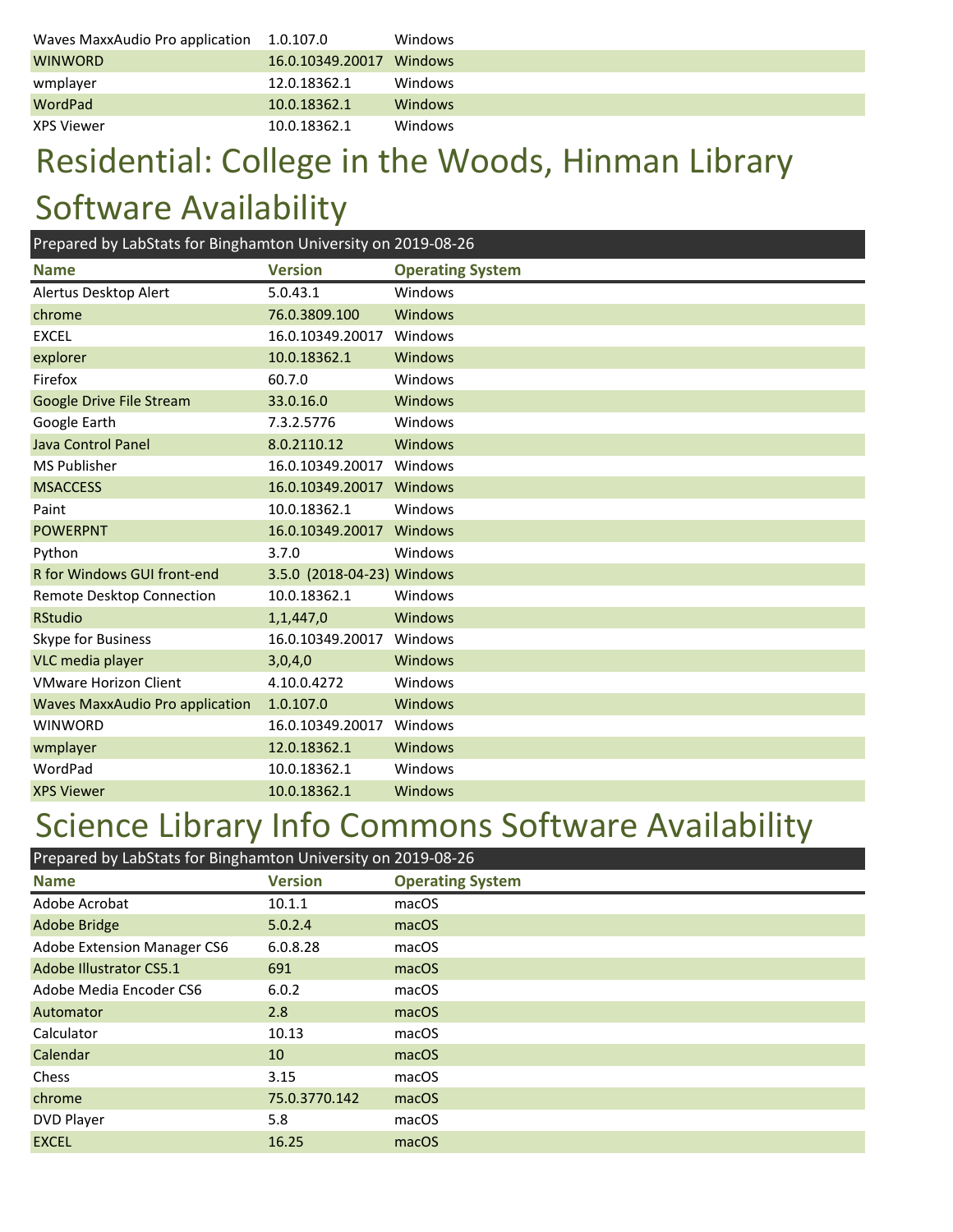| FaceTime                                       | 4                          | macOS   |
|------------------------------------------------|----------------------------|---------|
| Firefox                                        | 66                         | macOS   |
| Font Book                                      | 8                          | macOS   |
| <b>Google Docs</b>                             | 32                         | macOS   |
| Google Drive File Stream                       | 32                         | macOS   |
| <b>Google Sheets</b>                           | 32                         | macOS   |
| Google Slides                                  | 32                         | macOS   |
| <b>iBooks</b>                                  | 1.15                       | macOS   |
| Image Capture                                  | 7                          | macOS   |
| InDesign                                       | 8.0.0.370                  | macOS   |
| iTunes                                         | 12.8.2                     | macOS   |
| Keynote                                        | 9.1                        | macOS   |
| Kurzweil 3000                                  | 15.0.26, build 163         | macOS   |
| <b>Maps</b>                                    | $\overline{2}$             | macOS   |
| Mathematica                                    | 11.3.0.5944639             | macOS   |
| <b>MATLAB</b>                                  | 9.4.0                      | macOS   |
| Microsoft Remote Desktop                       | 10.2.13                    | macOS   |
| <b>Notes</b>                                   | 4.5                        | macOS   |
| <b>Numbers</b>                                 | 6.1                        | macOS   |
| Pages                                          | 8.1                        | macOS   |
| Photoshop                                      | 13.0.0                     | macOS   |
| PowerPoint                                     | 16.25                      | macOS   |
| Preview                                        | 10                         | macOS   |
| QuickTime Player                               | 10.4                       | macOS   |
| R                                              | R 3.3.2                    | macOS   |
| <b>RStudio</b>                                 | 1.0.136                    | macOS   |
| Safari                                         | 12.1.2                     | macOS   |
| <b>Script Editor</b>                           | 2.1                        | macOS   |
| Self Service                                   | 10.11.1                    | macOS   |
| <b>Terminal</b>                                | 2.8.3                      | macOS   |
| TextEdit                                       | 1.13                       | macOS   |
| TextWrangler                                   | 5.5.2                      | macOS   |
| <b>VMware Horizon Client</b>                   | 5.0.0                      | macOS   |
| Word                                           | 16.25                      | macOS   |
| Xcode                                          | 8.2.1                      | macOS   |
| Adobe Reader and Acrobat Manager 1.824.27.2646 |                            | Windows |
| Alertus Desktop Alert                          | 5.0.43.1                   | Windows |
| Amos                                           | 25.0.0.0                   | Windows |
| chrome                                         | 76.0.3809.100              | Windows |
| explorer                                       | 10.0.18362.1               | Windows |
| Firefox                                        | 60.8.0                     | Windows |
| Fordisc 3                                      | 3.1                        | Windows |
| Google Drive File Stream                       | 33.0.16.0                  | Windows |
| <b>Google Earth</b>                            | 7.3.2.5776                 | Windows |
| Java Control Panel                             | 8.0.2110.12                | Windows |
| Paint                                          | 10.0.18362.1               | Windows |
| Perl Command Line Interpreter                  | Build 626                  | Windows |
| Python                                         | 3.7.1                      | Windows |
| R for Windows GUI front-end                    | 3.5.0 (2018-04-23) Windows |         |
| <b>Remote Desktop Connection</b>               | 10.0.18362.1               | Windows |
| RStudio                                        | 1,1,447,0                  | Windows |
| SAS 9.4 for Windows                            | 9406.1                     | Windows |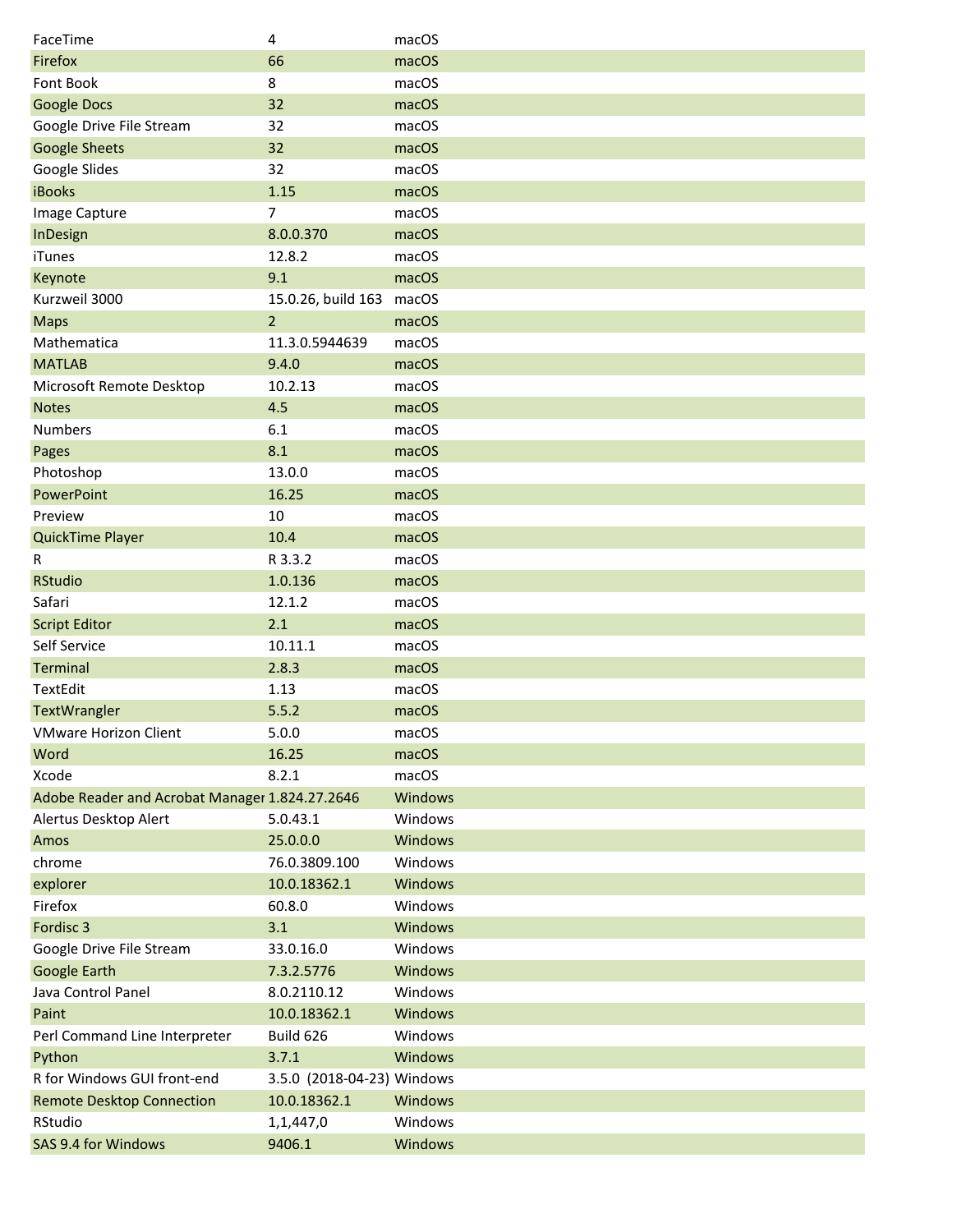| SPSS v24                        | 25.0.0.0.335 | Windows        |
|---------------------------------|--------------|----------------|
| VLC media player                | 3,0,4,0      | <b>Windows</b> |
| <b>VMware Horizon Client</b>    | 5.1.0.6807   | Windows        |
| Waves MaxxAudio Pro application | 1.0.108.0    | <b>Windows</b> |
| WordPad                         | 10.0.18362.1 | <b>Windows</b> |

#### University Downtown Center Software Availability

| Prepared by LabStats for Binghamton University on 2019-08-27 |                            |                         |
|--------------------------------------------------------------|----------------------------|-------------------------|
| <b>Name</b>                                                  | <b>Version</b>             | <b>Operating System</b> |
| Adobe Reader                                                 | 1.824.31.1644              | Windows                 |
| <b>Alertus Desktop Alert</b>                                 | 5.0.43.1                   | Windows                 |
| Amos                                                         | 25.0.0.0                   | Windows                 |
| <b>ArcGIS</b>                                                | 10.3.0.4322                | Windows                 |
| calc                                                         | 6.1.7600.16385             | Windows                 |
| chrome                                                       | 76.0.3809.100              | Windows                 |
| FileZilla                                                    | 3, 11, 0, 1                | Windows                 |
| Firefox                                                      | 68.0.2                     | Windows                 |
| Google Drive File Stream                                     | 33.0.16.0                  | Windows                 |
| <b>Google Earth</b>                                          | 7.3.2.5776                 | Windows                 |
| iTunes                                                       | 12.9.6.3                   | Windows                 |
| Java Control Panel                                           | 8.0.2210.11                | Windows                 |
| Java(TM) Platform SE binary                                  | 8.0.1710.11                | Windows                 |
| Java(TM) Platform SE binary                                  | 8.0.1710.11                | Windows                 |
| Java(TM) Web Start Launcher                                  | 8.0.1710.11                | Windows                 |
| <b>MXDDoctor</b>                                             | 10.3.0.4322                | Windows                 |
| Notepad++: a free (GNU) source coc 7.71                      |                            | Windows                 |
| Paint                                                        | 6.1.7600.16385             | Windows                 |
| Panopto Recorder                                             | 5.5.0.38901                | Windows                 |
| Perl Command Line Interpreter                                | Build 626                  | <b>Windows</b>          |
| Python                                                       | n/a                        | Windows                 |
| R for Windows GUI front-end                                  | 3.5.0 (2018-04-23) Windows |                         |
| Remote Desktop Connection                                    | 6.3.9600.16415             | Windows                 |
| <b>RStudio</b>                                               | 1,1,447,0                  | Windows                 |
| SAS 9.4 for Windows                                          | 9406.1                     | Windows                 |
| Skype                                                        | 7.3                        | Windows                 |
| SPSS v24                                                     | 25.0.0.0.335               | Windows                 |
| <b>Sticky Notes</b>                                          | 6.1.7600.16385             | Windows                 |
| Visual Studio 2013 Update 4 (KB282! 12.0.31101               |                            | Windows                 |
| VLC media player                                             | 3,0,4,0                    | Windows                 |
| <b>VMware Horizon Client</b>                                 | 5.1.0.6807                 | Windows                 |
| wmplayer                                                     | 12.0.7601.23517            | Windows                 |
| WordPad                                                      | 6.1.7600.16385             | Windows                 |
| <b>XPS Viewer</b>                                            | 6.1.7600.16385             | Windows                 |

## West Pod - Science III (G13C) Software Availability

| Prepared by LabStats for Binghamton University on 2019-08-26 |                |                         |  |
|--------------------------------------------------------------|----------------|-------------------------|--|
| <b>Name</b>                                                  | <b>Version</b> | <b>Operating System</b> |  |
| Adobe Acrobat                                                | 10.1.1         | macOS                   |  |
| Adobe Bridge                                                 | 5.0.2.4        | macOS                   |  |
| Adobe Extension Manager CS6                                  | 6.0.8.28       | macOS                   |  |
| Adobe Illustrator CS5.1                                      | 691            | macOS                   |  |